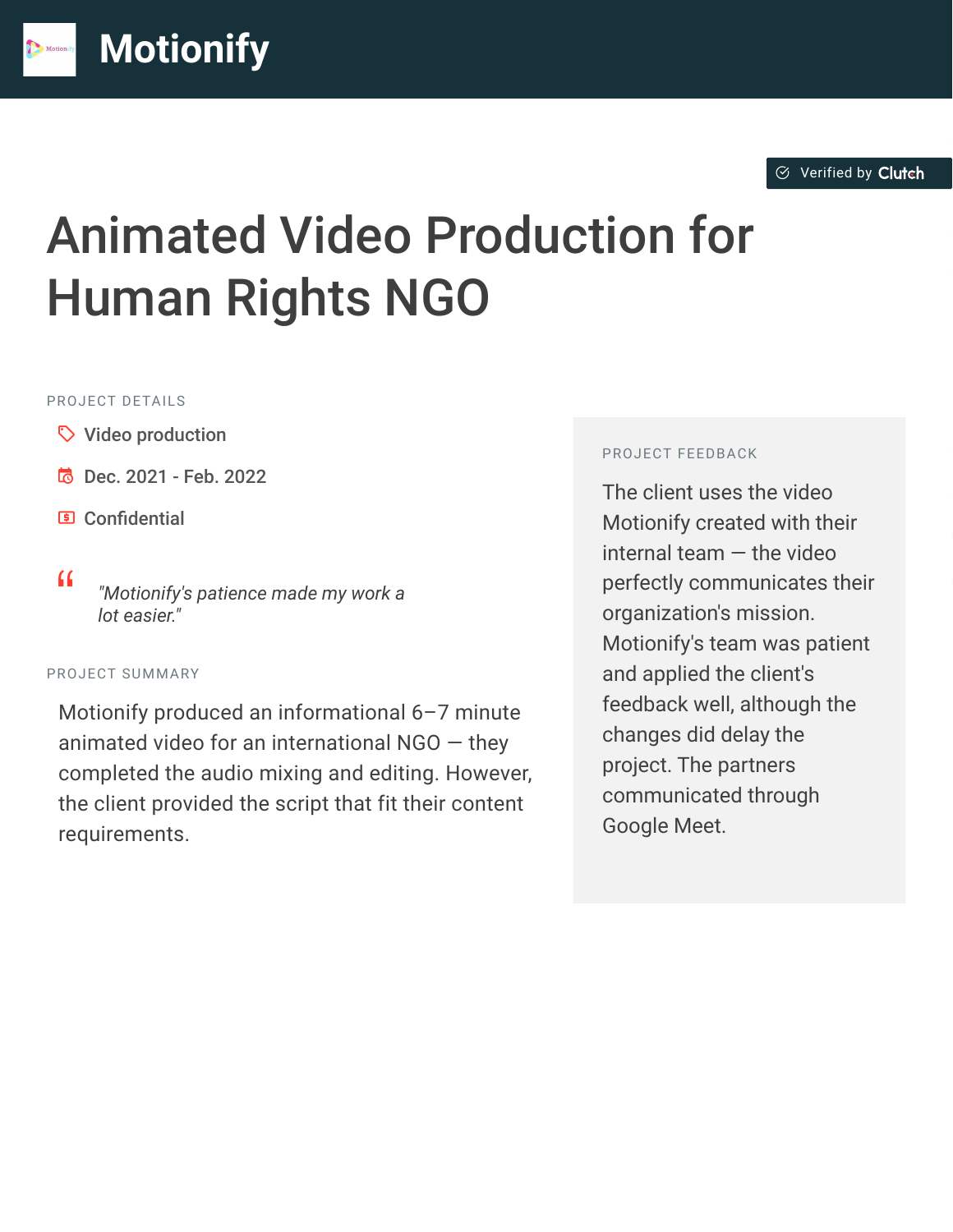

## The Client

## Introduce your business and what you do there.

I'm the media relations lead for an international NGO.

# The Challenge

#### What challenge were you trying to address with Motionify?

We were looking to hire an animation company to produce a video for us.



#### CLIENT RATING

| 5.0<br><b>Overall Score</b> |  |     |
|-----------------------------|--|-----|
| Quality:                    |  | 5.0 |
| Schedule:                   |  | 5.0 |
| Cost:                       |  | 5.0 |
| <b>Would Refer:</b>         |  | 5.0 |

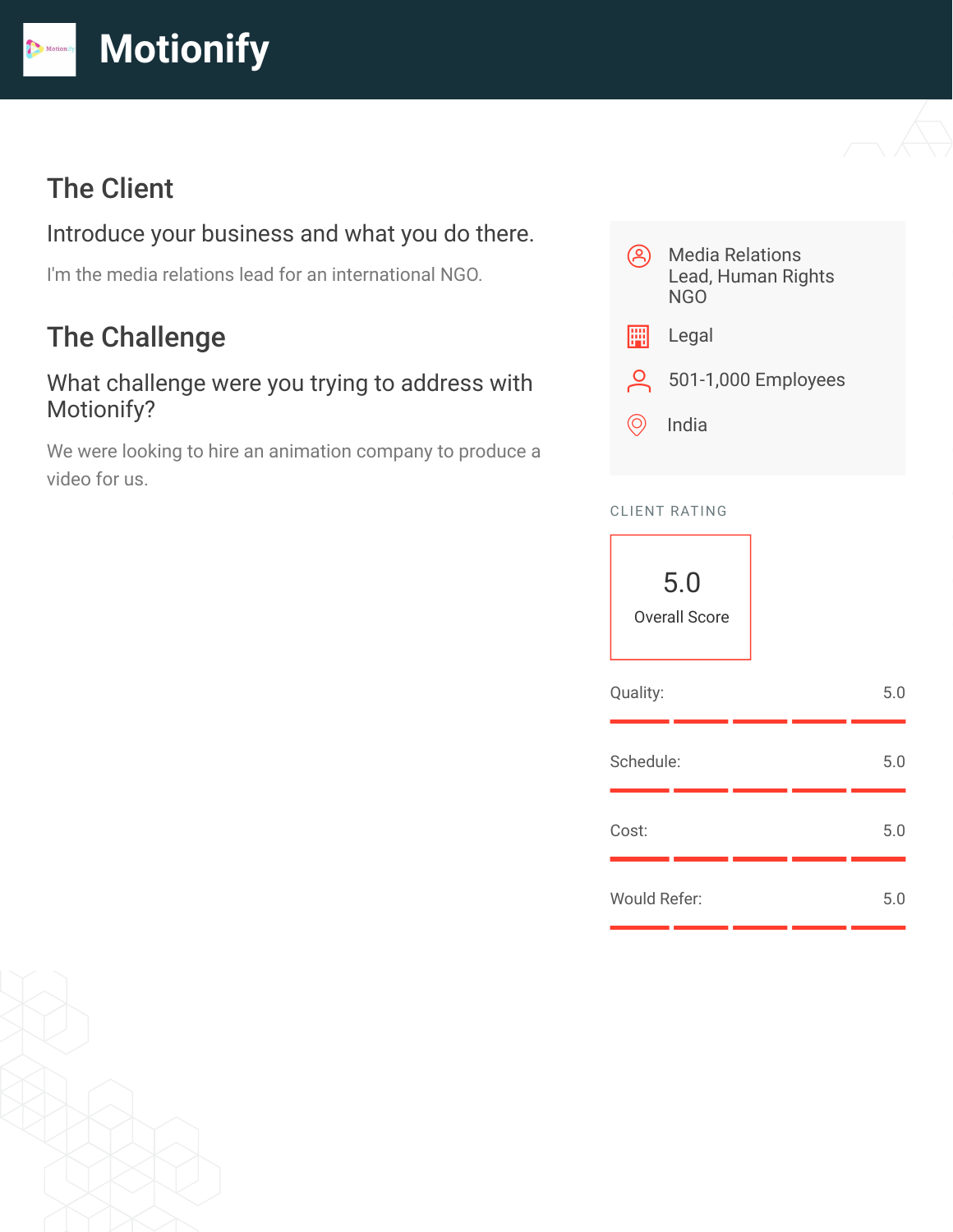# The Approach

#### What was the scope of their involvement?

Motionify produced a 6–7 minute informational animated video. Initially, Motionify's team developed a script, but in the end, we utilized one my in-house team created. We were very particular about our voice-over and content requirements. Once the script was finalized, Motionify turned it into an animated video — their team handled all of the audio mixing and editing.

## What is the team composition?

I worked closely with Saravanan (Co-Founder & Head of Creative), but 4–5 teammates were on several of our project calls.

## How did you come to work with Motionify?

I found Motionify through a Google search — their reviews and portfolio were good.

## What is the status of this engagement?

Our partnership with Motionify was from December 2021–February 2022.

# The Outcome

#### What evidence can you share that demonstrates the impact of the engagement?

The video Motionify produced perfectly communicates our organization's mission. We primarily use the video internally.